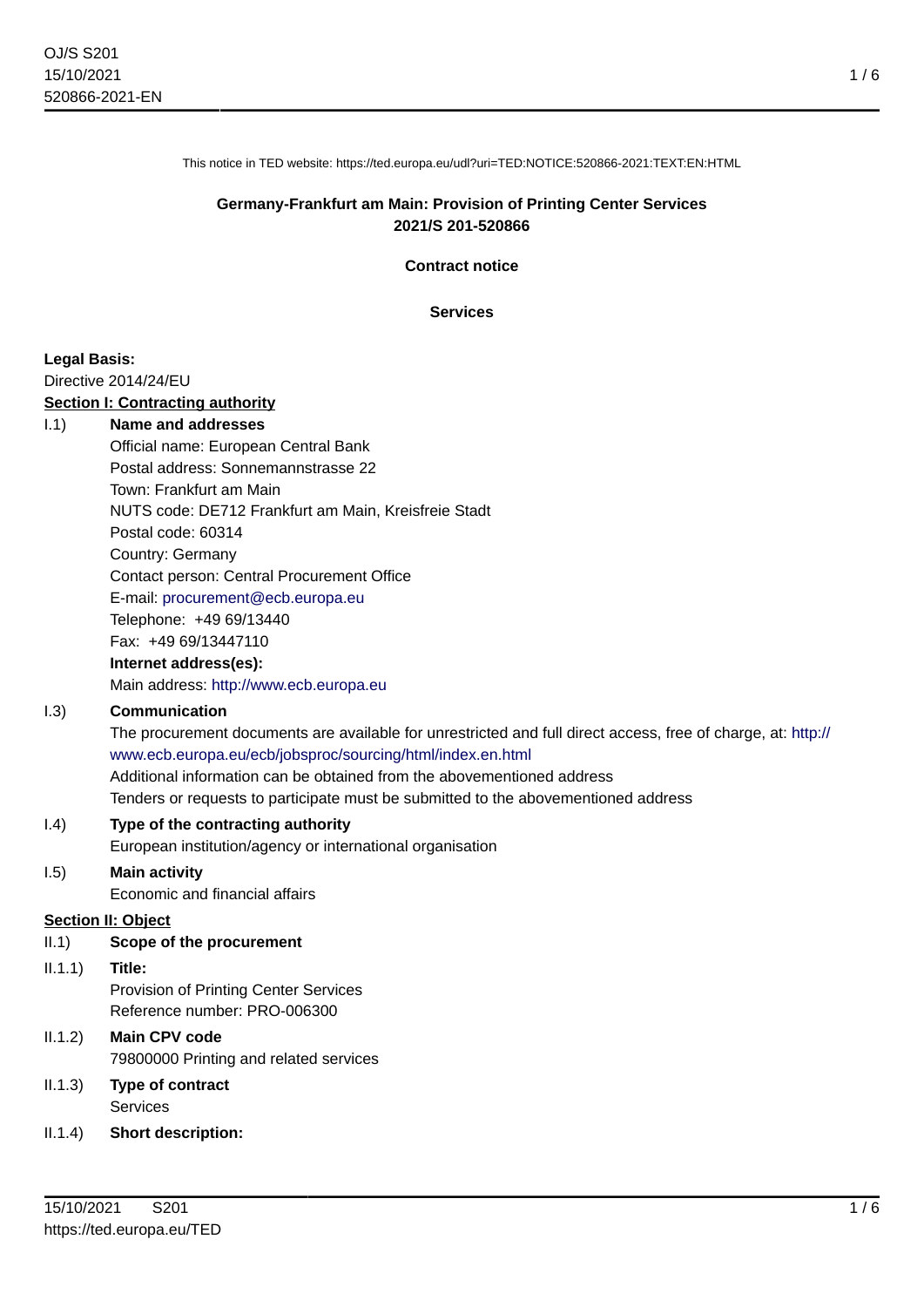The ECB intends to award a service contract for the provision of a full range of copy and print center services. The contractor shall provide an on-site print center at the premises of the ECB and an off-site printing service for several regular and on-demand offset print products. Print services are provided for more than 5 500 working places in currently three different buildings. The print center shall be available from Monday to Friday from 8:30 until 18:00 without interruption.

The supplier will be provided with an office area of around 40 $\sf m^2$  and four fully furnished workspaces and a central copy station of around 157  $m^2$  space at the ECB premises. The services operated from the ECB site shall be run with the providers' own equipment and the provider's own staff members. The contractor shall provide staff, printers, equipment and related maintenance necessary to operate the on-site print center.

II.1.5) **Estimated total value**

Value excluding VAT: 4 000 000.00 EUR

- II.1.6) **Information about lots** This contract is divided into lots: no
- II.2) **Description**
- II.2.2) **Additional CPV code(s)**

30120000 Photocopying and offset printing equipment 42991200 Printing machinery 79810000 Printing services 79820000 Services related to printing 79823000 Printing and delivery services

#### II.2.3) **Place of performance** NUTS code: DE7 Hessen

# II.2.4) **Description of the procurement:**

The contractor shall be responsible for the delivery, installation, configuration of the provided equipment, the staff training and the dismantling of the equipment after termination.

The contractor shall provide a full range of printing products such as (but not limited to) printing, sorting, copying, hole punching and stapling. The contractor shall provide ancillary printing products required for the stocking of consumables, copying data on USB sticks, checking USB sticks with a contractor-owned laptop, producing plotter prints, formatting files, glue and spiral binding, scanning of documents, cutting and laminating and producing of meeting folders, notepads, calendars, envelopes and business cards. The in-house print center shall produce notebooks, posters, flyers, meeting folders, and QR-coded business cards.

In addition, the on-site services include printing of sensitive documents for high-level meetings with up to expected 20 000 color copies at short notice (i.e. printing request may have to be finished within 90 minutes). The print process for these documents shall be in line with the ECB's confidentiality regime which may change over time and will be made available to the contractor.

Upon request, the contractor's staff on site shall also assist the ECB with their expertise in print layouting and print media design. If this requires additional staff on site for a limited amount of time, the contractor will advise the ECB to order additional staff for that period through him. The contractor shall make the necessary software (Adobe Photoshop, and Adobe Indesign and Illustrator) available to Print Center staff without extra cost to the ECB.

The contractor shall also provide an off-site printing facility to provide offset print products such as calendar books, wall and desk calendars. In case of total failure of the ECB on-site print center, the supplier's off-site print facilities shall be used as a back-up print center. In this scenario, three daily deliveries to the ECB have to be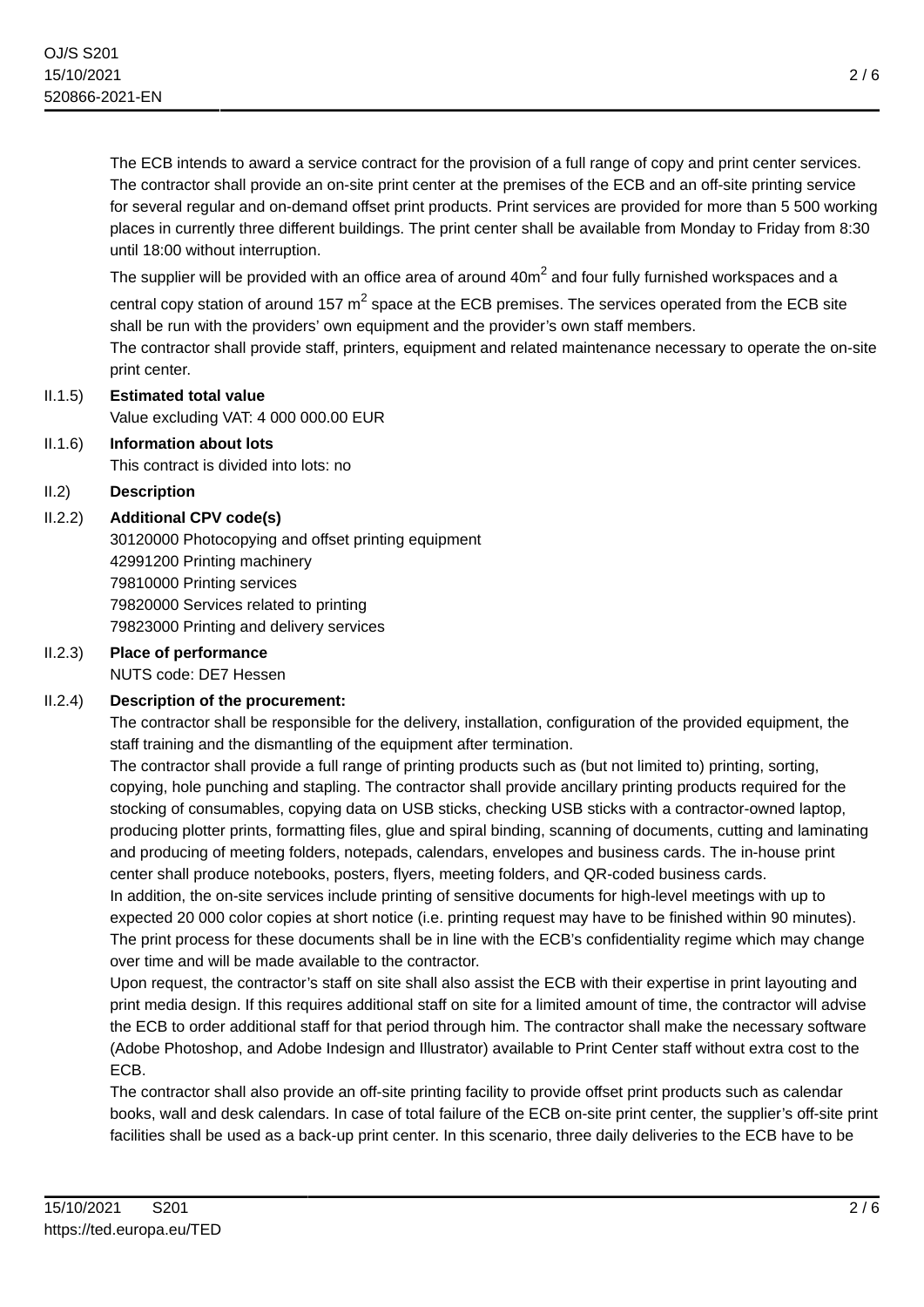facilitated for an interim period of time from the back-up print center, with a delivery time that corresponds with the on-site print center delivery deadlines.

A detailed list of the services and equipment required will be provided by the ECB in the second stage of the tender. The contract is intended to start in March 2022 and shall have a maximum contract duration of five years.

### II.2.5) **Award criteria**

Price is not the only award criterion and all criteria are stated only in the procurement documents

# II.2.6) **Estimated value** Value excluding VAT: 4 000 000.00 EUR

#### II.2.7) **Duration of the contract, framework agreement or dynamic purchasing system** Duration in months: 48

This contract is subject to renewal: yes

Description of renewals:

Upon satisfactory performance, the ECB may extend the contract by 12 months. The total contract duration shall not exceed 60 months.

# II.2.9) **Information about the limits on the number of candidates to be invited**

Envisaged minimum number: 5

Objective criteria for choosing the limited number of candidates:

Candidates will be selected based on their financial capacity, quality management and environmental certifications and their relevant experience. More detailed information can be found in the procurement documentation.

II.2.10) **Information about variants**

Variants will be accepted: no

- II.2.11) **Information about options** Options: no
- II.2.13) **Information about European Union funds** The procurement is related to a project and/or programme financed by European Union funds: no

# II.2.14) **Additional information**

# **Section III: Legal, economic, financial and technical information**

# III.1) **Conditions for participation**

III.1.1) **Suitability to pursue the professional activity, including requirements relating to enrolment on professional or trade registers**

List and brief description of conditions: As stated in the procurement documents.

- III.1.2) **Economic and financial standing** Selection criteria as stated in the procurement documents
- III.1.3) **Technical and professional ability** Selection criteria as stated in the procurement documents
- III.2) **Conditions related to the contract**

# III.2.2) **Contract performance conditions:**

In line with the terms and conditions of the draft contract and its annexes. See details in the procurement documents.

# **Section IV: Procedure**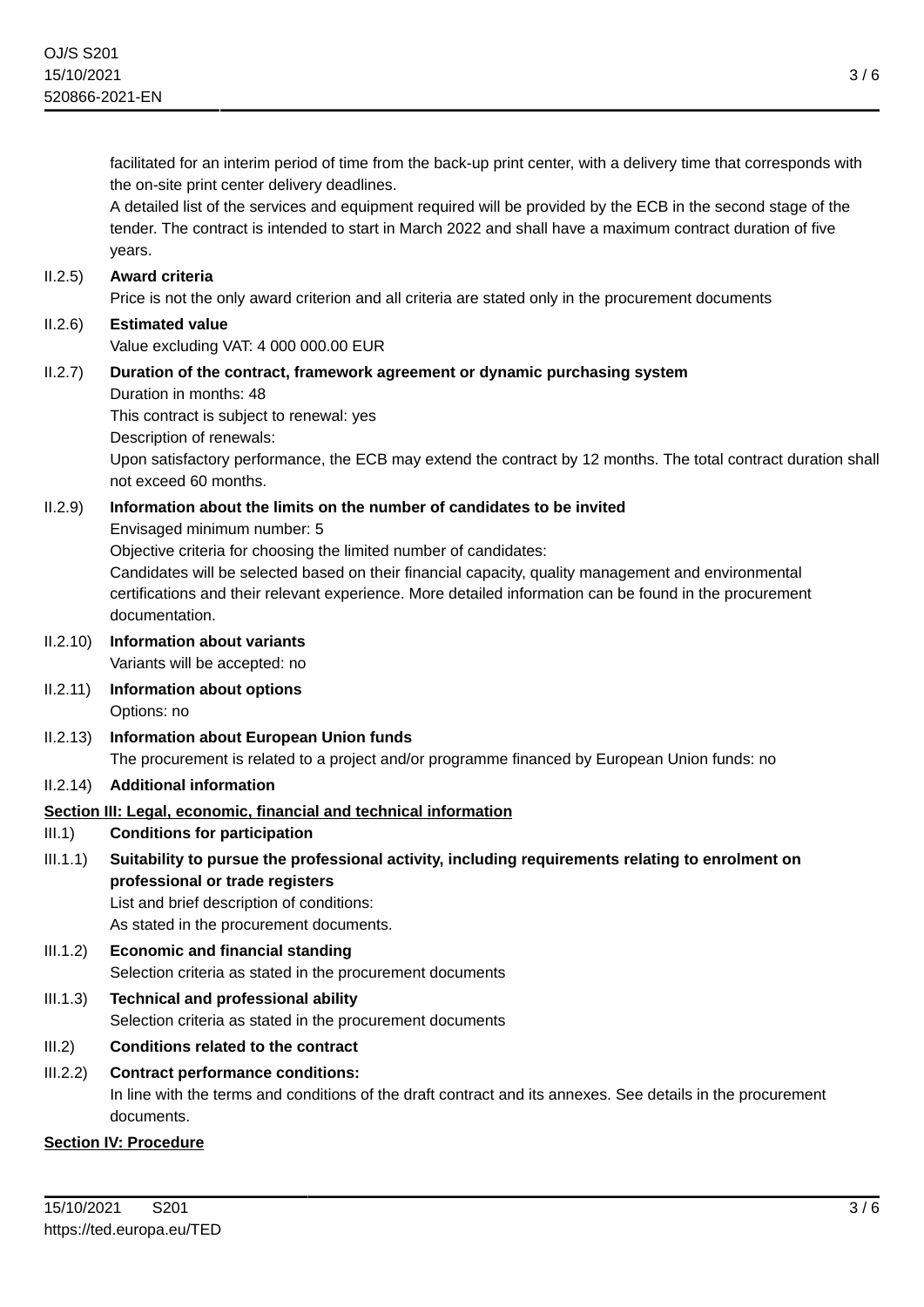#### IV.1) **Description**

- IV.1.1) **Type of procedure** Competitive procedure with negotiation
- IV.1.3) **Information about a framework agreement or a dynamic purchasing system**
- IV.1.4) **Information about reduction of the number of solutions or tenders during negotiation or dialogue** Recourse to staged procedure to gradually reduce the number of solutions to be discussed or tenders to be negotiated
- IV.1.5) **Information about negotiation**

The contracting authority reserves the right to award the contract on the basis of the initial tenders without conducting negotiations

IV.1.8) **Information about the Government Procurement Agreement (GPA)** The procurement is covered by the Government Procurement Agreement: no

#### IV.2) **Administrative information**

- IV.2.2) **Time limit for receipt of tenders or requests to participate** Date: 05/10/2021 Local time: 12:00
- IV.2.3) **Estimated date of dispatch of invitations to tender or to participate to selected candidates** Date: 15/11/2021
- IV.2.4) **Languages in which tenders or requests to participate may be submitted:** English
- IV.2.6) **Minimum time frame during which the tenderer must maintain the tender** Duration in months: 6 (from the date stated for receipt of tender)

#### **Section VI: Complementary information**

- VI.1) **Information about recurrence** This is a recurrent procurement: no
- VI.2) **Information about electronic workflows** Electronic invoicing will be accepted
- VI.3) **Additional information:**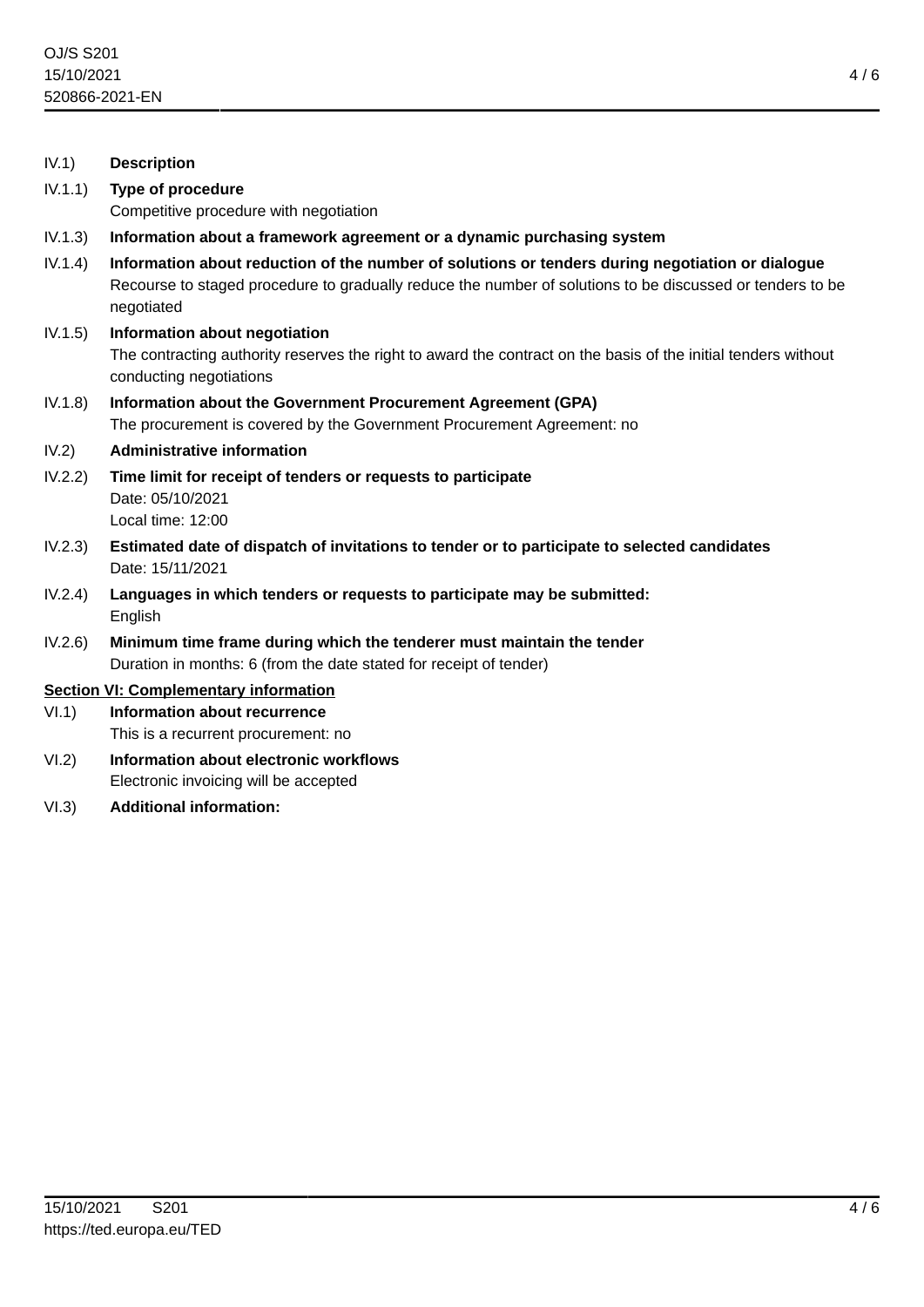This tender procedure is conducted via the ECB's electronic tendering system (e-tendering) which can be accessed via the following internet address:

# <http://www.ecb.europa.eu/ecb/jobsproc/sourcing/html/index.en.html>

If you have not used the ECB's electronic tendering system before, you need to register via the above link (click on 'Register'). Subsequently to the registration, you will receive an automated notification with your user credentials to log in (click on 'Login') and to access the tender documentation. Please note that:

— A registration to the above system is only required once and you can reuse your user credentials in all future procedures of the ECB which are conducted via the above system. Therefore, please keep your user credentials for the future;

— In case you should have participated in previous ECB tender procedure(s) in the past which were conducted via the ECB's prior online system, you nevertheless need to register once to the ECB's electronic tendering system under the above address;

— Your mere registration does not constitute an application. You must submit your application via the ECB's electronic tendering system as further instructed in the application documentation.

The system reference number for the above procurement is: RFX-PT-2021-000066: PRO-006300-R1-Printing Center services.

To download the tender documents, log on to the ECB's electronic tendering system with your login and password. Expand the field 'Public Tenders – Upcoming Events'. Click on 'Click to request an invitation to this event' for the above procedure and close the new window which opens. Once the request is completed (this can take a few minutes), the status of the participation request will change to 'Invited' and the RfX documentation will be accessible via the RfX tab.

Under the above link you also find user guides for detailed information on how to use the system and contact details for technical support.

Should you require technical help when using the system, please contact the ECB's technical support .team at [sourcing.support@ecb.europa.eu](mailto:sourcing.support@ecb.europa.eu) by quoting the reference number and the problem experienced. Any other queries relating to this procurement procedure and the content of the procurement documentation shall be submitted as message via the ECB's e-tendering system (under the tab 'Discussion').

The ECB endeavors to answer all queries as quickly as possible but cannot guarantee a minimum time response. The ECB shall not be bound to reply to queries received less than seven calendar days before the time-limit for the submission of tenders.

The tender procedure shall be open on equal terms to all natural or legal persons resident or located in the European Union and to all natural and legal persons resident or located in a country which has ratified the World Trade Organization Agreement on Government Procurement or has concluded with the European Union a bilateral agreement on procurement under the conditions laid down in the said agreements.

The tender procedure is conducted in accordance with ECB Decision 2016/2 laying down the Rules on Procurement (as amended), available on the ECB website at [https://www.ecb.europa.eu/ecb/legal/1001/](https://www.ecb.europa.eu/ecb/legal/1001/procurement/html/index.en.html) [procurement/html/index.en.html.](https://www.ecb.europa.eu/ecb/legal/1001/procurement/html/index.en.html)

# VI.4) **Procedures for review**

# VI.4.1) **Review body**